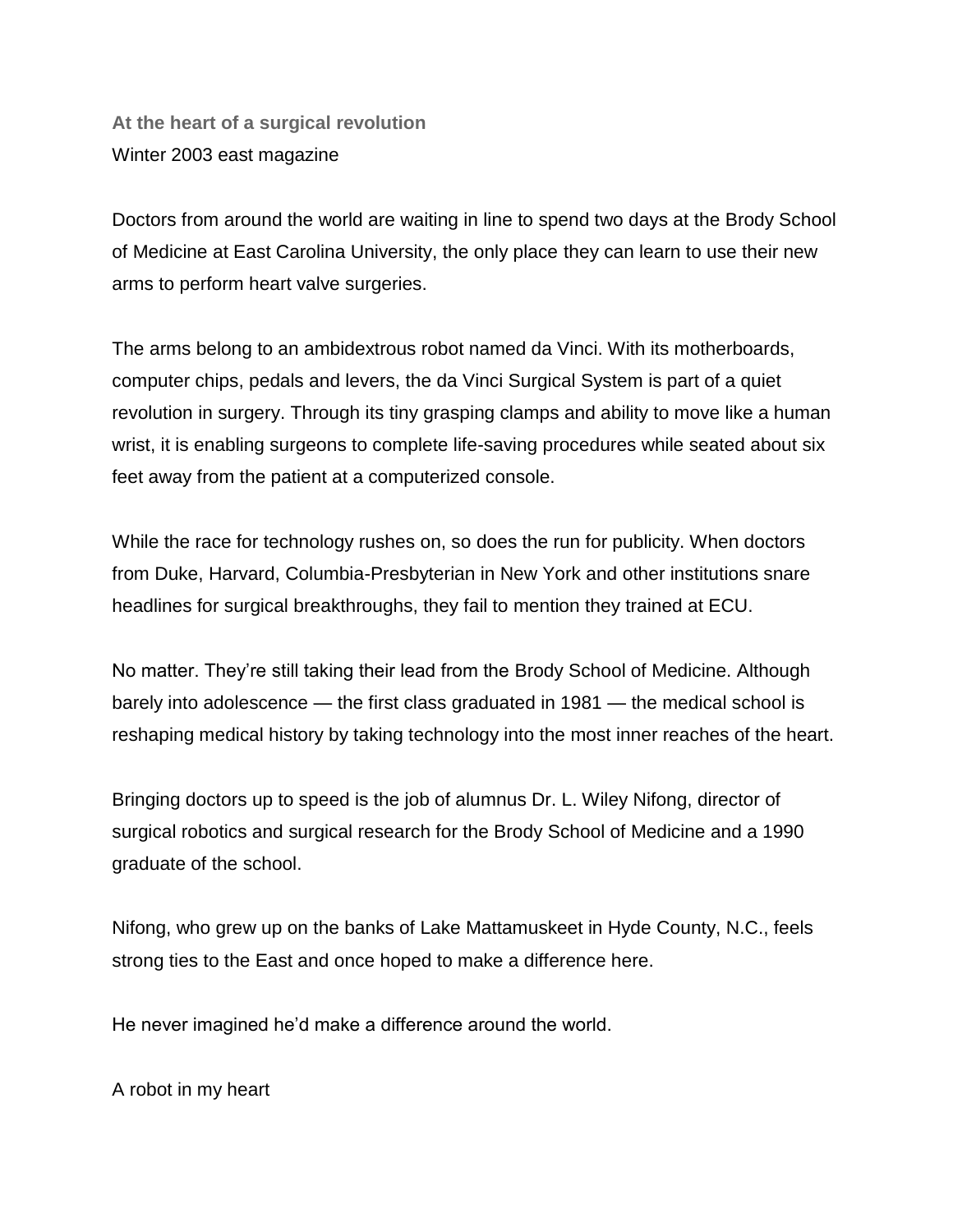Da Vinci is an enormous box fed by cables that directs a 7-foot tall, spider-like assembly of arms, hinges, lights and gears. Despite its bulk, the da Vinci Surgical System powers two small wrists that perform with the sensitivity of a human hand. Yet while it is remarkable, it is only an instrument, leaving the physician responsible for the perfect execution of each step of a complex operation.

The robotic system's name reflects the inspiration of the Renaissance innovator Leonardo da Vinci. Among physicians, da Vinci is known for his groundbreaking discoveries of heart anatomy; he gave the mitral valve its name after the peaked hat worn by church bishops.

The miracle of the robotic da Vinci is that it translates the surgeon's hand movements to miniature mechanical arms able to thread their way into a patient's heart and operate from the inside.

Traditional open-heart surgery requires surgeons to make an 8- to 10-inch incision by sawing through the sternum and opening the rib cage to gain access to the heart. This method is painful for patients and requires several weeks of recovery.

With the da Vinci Surgical System, surgeons make a 3-inch incision between ribs on the right side and two other incisions of less than a half-inch on the top of the chest before inserting the robotic arms. One arm holds a slender camera that projects 3-D images onto a monitor in front of the surgeon, seated at the console. The lens system magnifies filament-sized arteries and veins to the size of drinking straws. The other arms hold the instruments, whose mechanical wrists are operated by complex cables and can transmit the dexterity of the surgeon's forearms and wrist into the chest.

Seated at the computer console several feet from the operating table, the surgeon views the magnified, 3-D image and moves the robotic arms using two mechanical levers.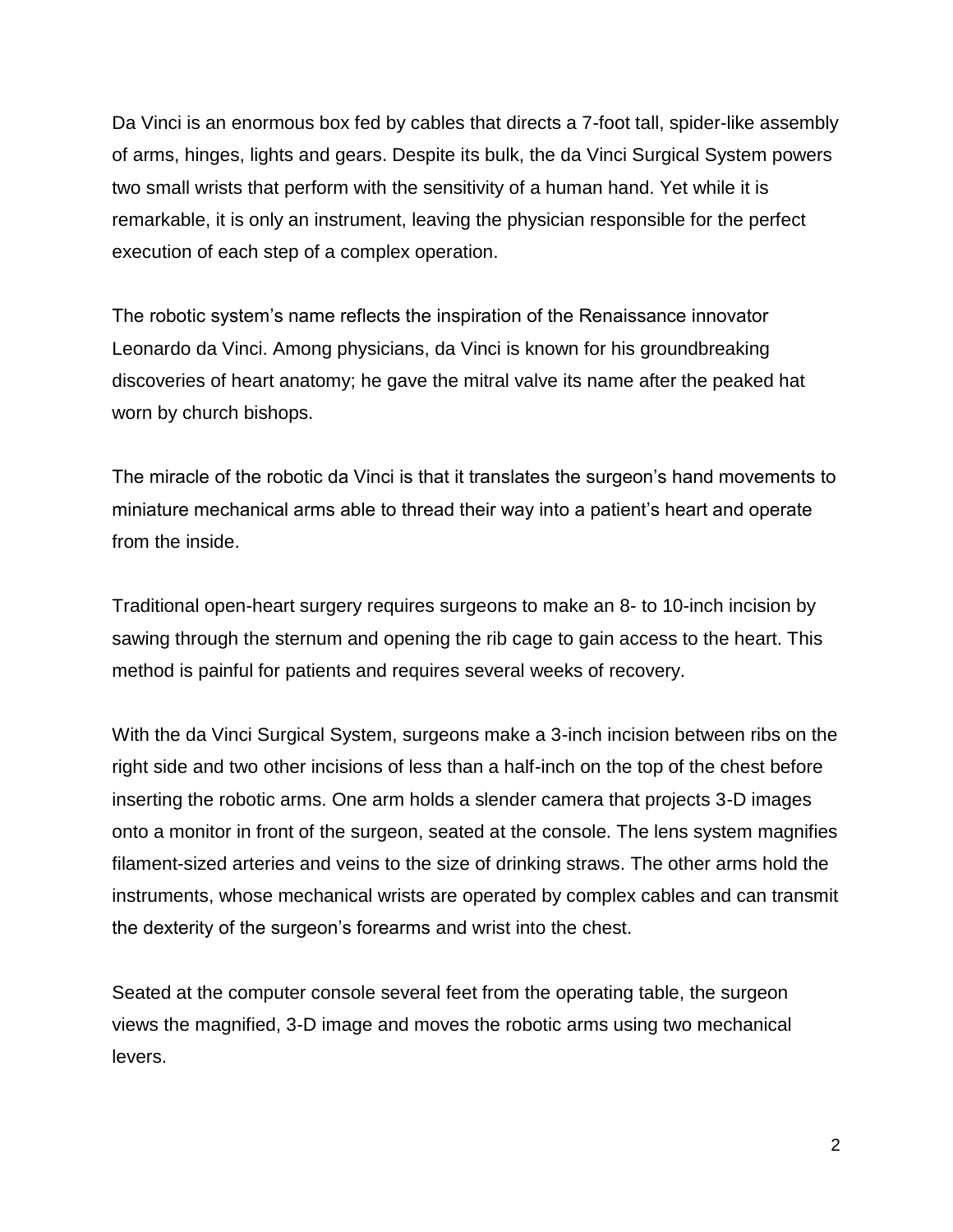Da Vinci's robotic arms are steadier than the coolest surgeon's, eliminating tremor in the critical heart spaces where millimeters matter. The robotic wrist holds the curved needle while the surgeon moves it to reinforce the valve flap with sutures.

Minimally invasive, robotically assisted valve repairs mean patients avoid sternotomy. They recover faster and with less pain.

"The robotic arm has vision, accuracy, precision and dexterity that allow us to do a better operation," Nifong said. "It's the only way to operate inside the heart laparoscopically."

Years of diligence in developing the robotic arm have enabled ECU to lead successful studies for the U.S. Food and Drug Administration, under the leadership of Dr. W. Randolph Chitwood Jr., chairman of the department of surgery and chief of cardiac surgery. He is also director of the Heart Center of University Health Systems of Eastern Carolina.

Today, the ECU medical school is a leader in robotics and one of only a few sites training surgeons to use da Vinci for other procedures, such as appendectomies, hysterectomies and gastric surgery for obesity. The Brody School of Medicine is the only place in the world training physicians to perform the robotic heart valve operation.

Two da Vinci systems are in use at the medical center. One is at ECU's surgical training center and the other is used for operations at Pitt County Memorial Hospital. The units cost about \$1.3 million each.

## **Heart murmur, leaky valve**

Most people never hear of the mitral valve until they have a problem with it. But it's the workhorse of the heart valves, blocking the lower left chamber shut every second or so while freshly oxygenated blood rushes out to the rest of the body.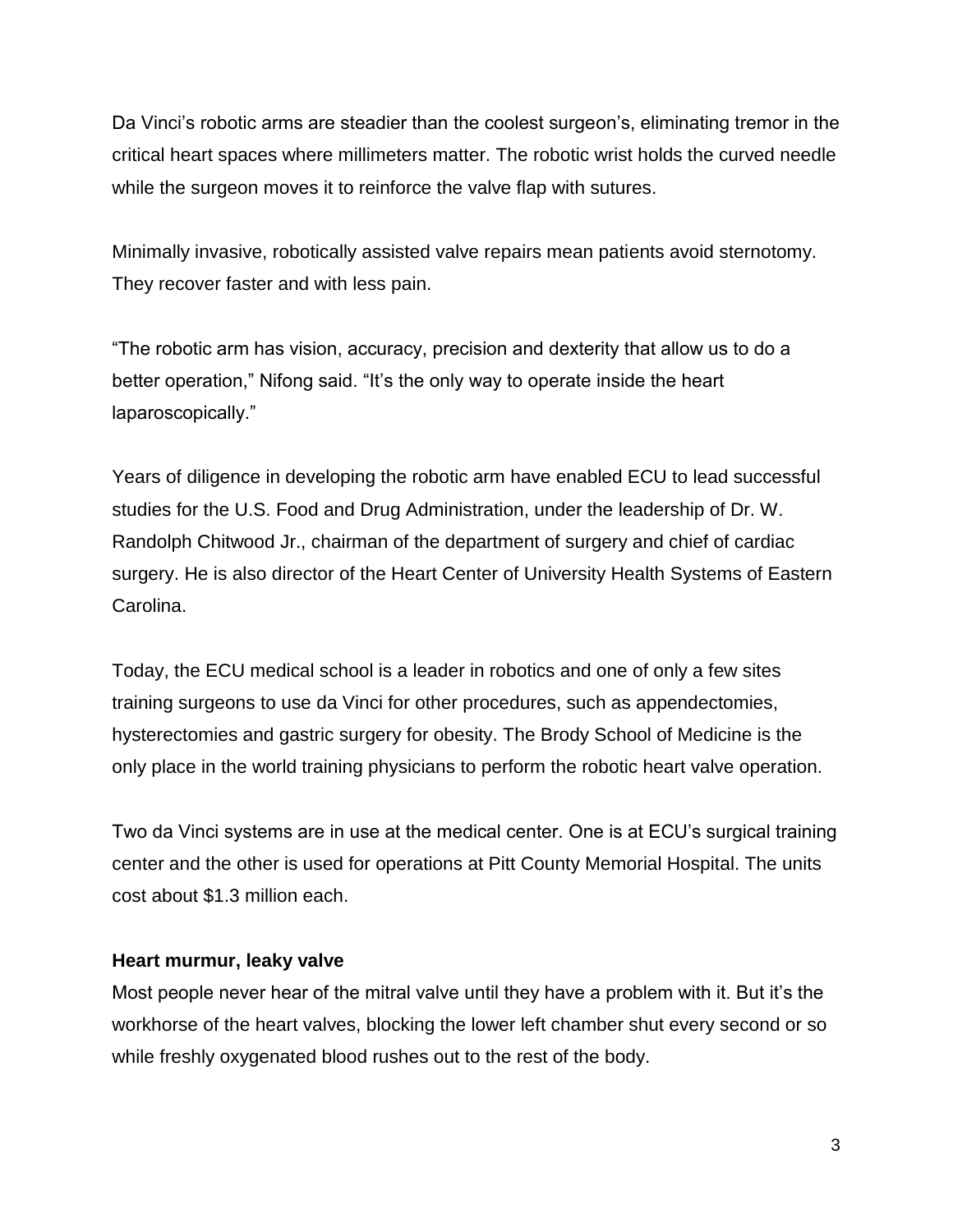The valve, a veil of skin about 2 inches wide, also opens with each heartbeat to shepherd newly oxygenated blood into this chamber, or ventricle, from the lungs.

A working mitral valve prevents blood from seeping back into the upper left chamber, or atrium, from where it would have to be pumped out, again — inefficient for the heart and exhausting for the person.

Doctors detect mitral valve bulges or leaks when they hear a heart murmur, or a strange heart sound. Valve leakage can appear at birth or occur as a result of disease. Other malfunctioning valves occur when the skin becomes hardened by disease such as rheumatic fever.

Traditionally, the valve was replaced with a pig valve or other suitable substitute during an open-chest procedure that left patients with an incision several inches long closed by a row of staples down their chest.

"It's a totally different operation than we were taught," said Nifong, 40, assistant professor of cardiothoracic surgery. "Our incisions are smaller, only 4 centimeters. At first, you had to believe in the technology, but once you saw how well the patients did, you got the energy to keep pushing forward."

In November 2002, the FDA granted full approval for da Vinci's use inside the heart. Cardiac surgeons at ECU led the national multi-center clinical trial; Chitwood served as principal investigator, performing 51 mitral valve surgeries using the da Vinci system, more than any other cardiac surgeon in the world.

With the FDA approval, doctors across the nation have the green light for adopting robotics for heart valve surgeries. Soon, they will likely start performing other heart surgeries, such as to repair septal defects, or holes, between heart chambers.

A separate FDA trial is now studying da Vinci's use for coronary artery bypass grafting,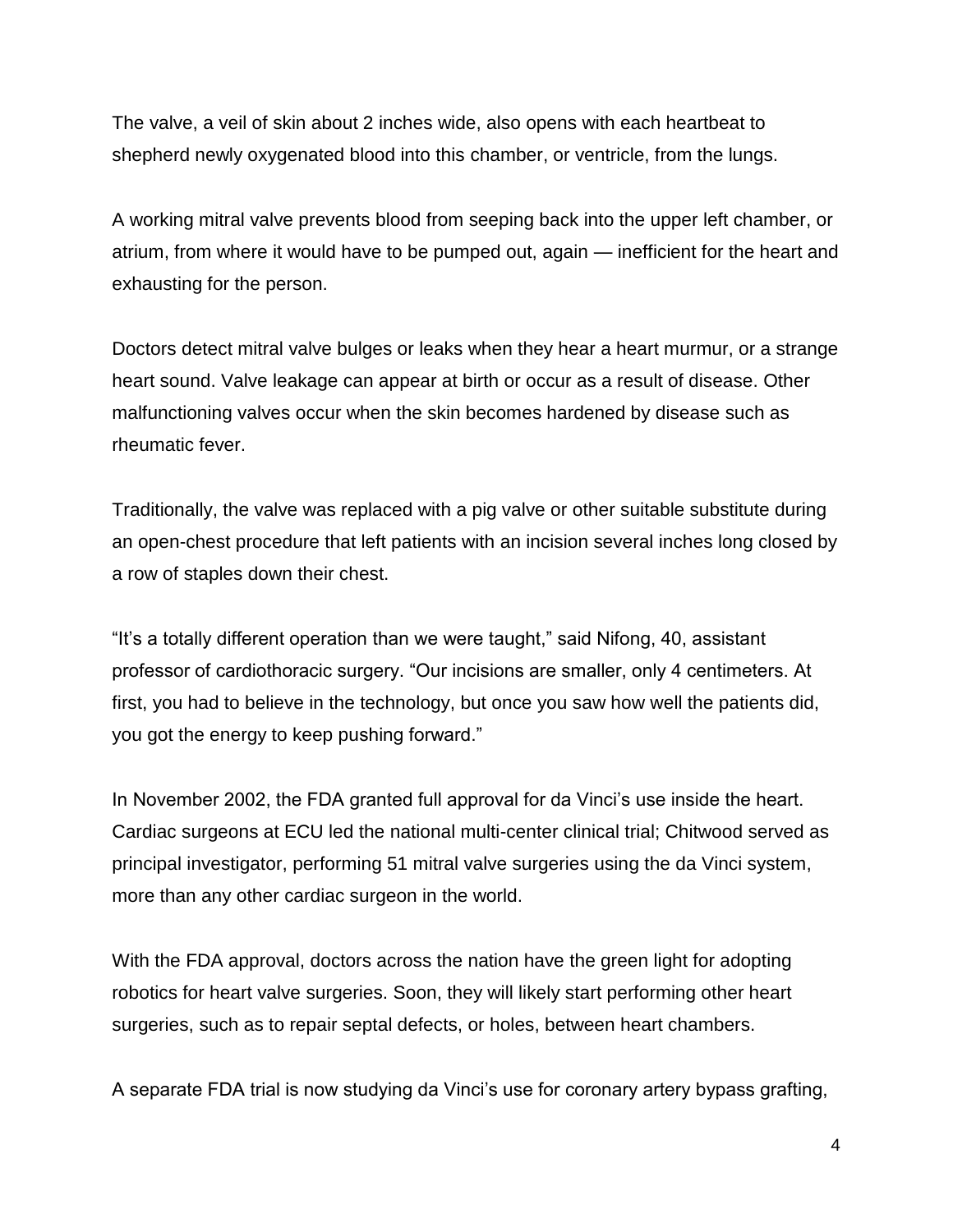or CABG. The ECU medical school is also participating in these studies.

The da Vinci Surgical System is made by Intuitive Surgical of Sunnyvale, Calif., a medical technology company. Other companies, convinced of robotics' strong future, are pursuing their own surgical robotic devices.

# Intensive training

Nifong participates in about two robotic valve repairs a week, often in conjunction with training sessions for other heart surgeons. In any given week there's usually at least one U.S. or international surgical team in training at ECU's Minimally Invasive and Robotic Training Center. The center is in the Edward N. Warren Life Sciences Building, an angular, glass-fronted building connected to the medical school by a vast breezeway looking over the nearby heart center.

Nifong leads training sessions at ECU and also travels to the surgeons' home hospitals to oversee their first post-training valve procedures. Surgeons must complete a general cardiac training on da Vinci before they advance to valve training. The center also receives and transmits live broadcasts from the operating room via fiber optic cable and Internet connection.

A typical session takes two very intensive days that start in the operating room. Participants arrive in the OR at about 7:30 a.m. as the sedated patient is positioned at a 30-degree tilt, with the arm raised on a cushioned platform. Later, visiting surgeons watch as three small incisions, called ports, are made between the patient's ribs on the right side and right breast for the pencil-sized camera and robotic arms to enter the heart.

During the operation, blood is routed to a heart-lung machine through a leg artery, where it is oxygenated before being returned to the body.

A palette of special instruments, some developed at the School of Medicine, help make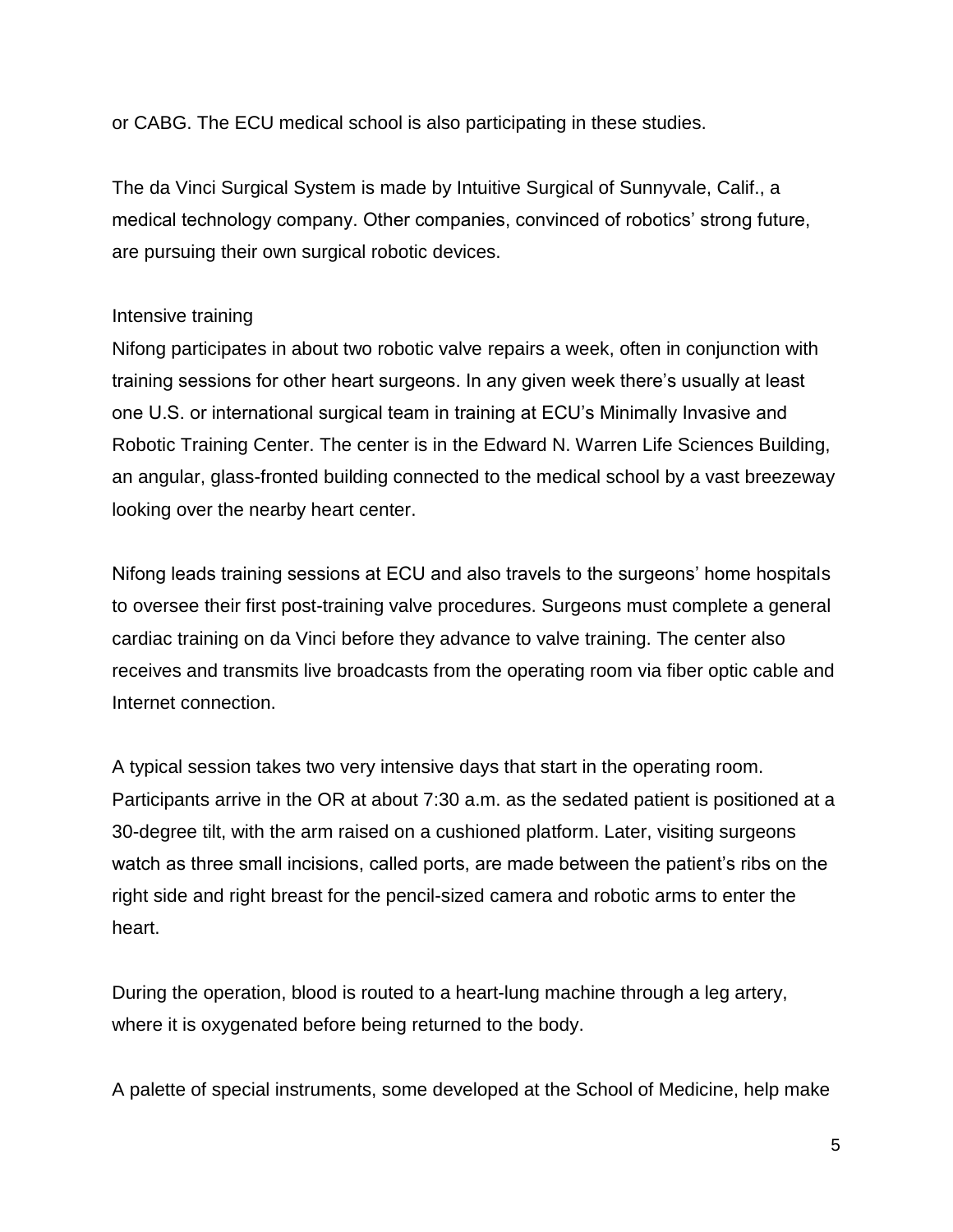this procedure possible. The Chitwood clamp, a long-handled instrument with a curved tip, stops the flow of blood into the heart at the aorta, the major blood supplier to the body.

"These instruments have to be angled a certain way so they don't get in the way of the robotic arms. Plus, they have to reach into small areas," said Penni J. Robinson, a research specialist at the surgery training center who's also an ECU graduate (a master's in nutrition '99, focusing on biology, and a bachelor's in cellular biology '91). She manages the training schedule, prepares models and oversees the center's day-today operation.

"With minimally invasive surgery, you have to adopt a laparoscopic frame of mind, using smaller tools and working at a computer monitor, as compared with the traditional ways, where everything is open and you use your hands," she said. With da Vinci, "it's exactly like having your own hands in that small space," she said, adding that there are adjustments, such as learning to operate without tactile sensation.

In the afternoon, surgeons work on a fleshy plastic model resembling a heart, suturing the valve into place and reinforcing it with a polyester band. The second day, they may observe another operation or they may spend the day practicing on other models.

The center has developed life-like plastic models that reduce the need for cadavers or animal models, an effort Nifong piloted. When animal models are needed, surgeons can operate on pig hearts, obtained through agreements with area slaughterhouses.

"We're able to take people through the training with inanimate objects," said Nifong, an animal lover who once studied to become a veterinarian. "We've gone out of our way to lead others to do the same thing. To develop these models has taken a lot of work, but it's important, and we've convinced others that there's a need."

From rural to robotics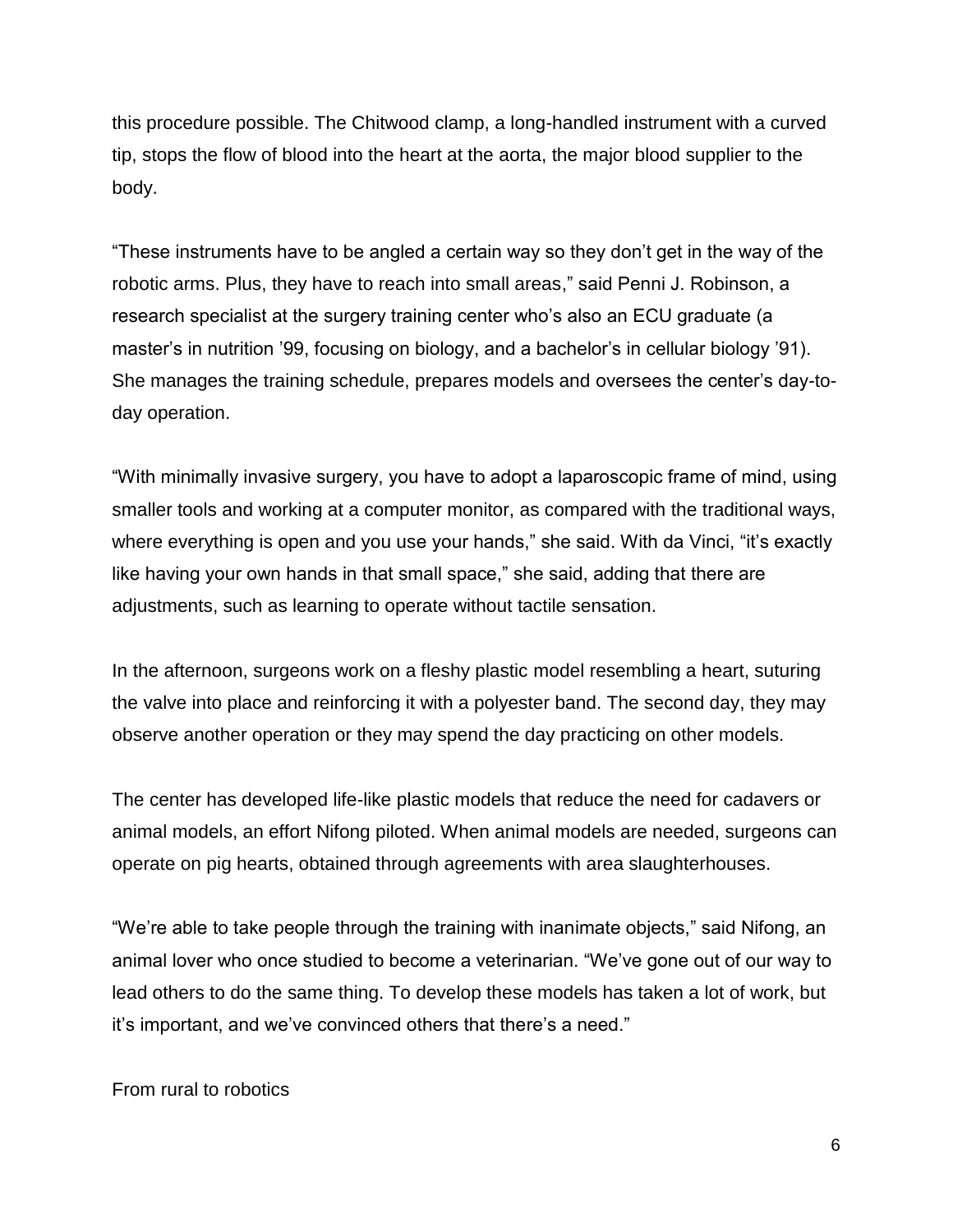It's no accident that the century's most significant innovation in mitral valve surgery is taking place in eastern North Carolina. That accomplishment and many others spring from the devoted efforts of those committed to creating a thriving medical center in Greenville, a dream once scoffed at by nearly everyone to the west. Despite strong opposition, leaders like the late Leo W. Jenkins, former chancellor of ECU, strove to establish a medical center that would help improve the lives of the farmers, fishermen and small business owners of this isolated part of the state.

Once approved, they gave the school a three-part mission: Teach and train more minority physicians, train doctors to provide primary, or basic health care, and raise the overall health of people in the region.

Early studies from that time revealed heart disease as one of the top threats to health here and in 1984, the medical school hired a new surgeon, W. Randolph Chitwood Jr., just out of an exacting 10-year residency at Duke University. He performed the first open-heart surgery in Greenville that year.

Over the years, he developed a passionate interest in heart valve repair and replacement, with a special focus on the mitral valve. In February 1999, Chitwood became the first American to perform a mitral valve repair using da Vinci, while in Germany. That followed by only months the first-ever robotically assisted heart procedure in Paris, which took place in May 1998.

## **Common interests**

"Surgeons like doing things with their hands," Nifong said. "We like the immediate gratification of doing something and immediately seeing a result."

From a young age, Chitwood enjoyed tinkering with mechanical things and today is an avid photographer. For Nifong, it was an interest in building that led to cardiac surgery.

"A lot of times in general surgery, you are removing something. But in heart surgery,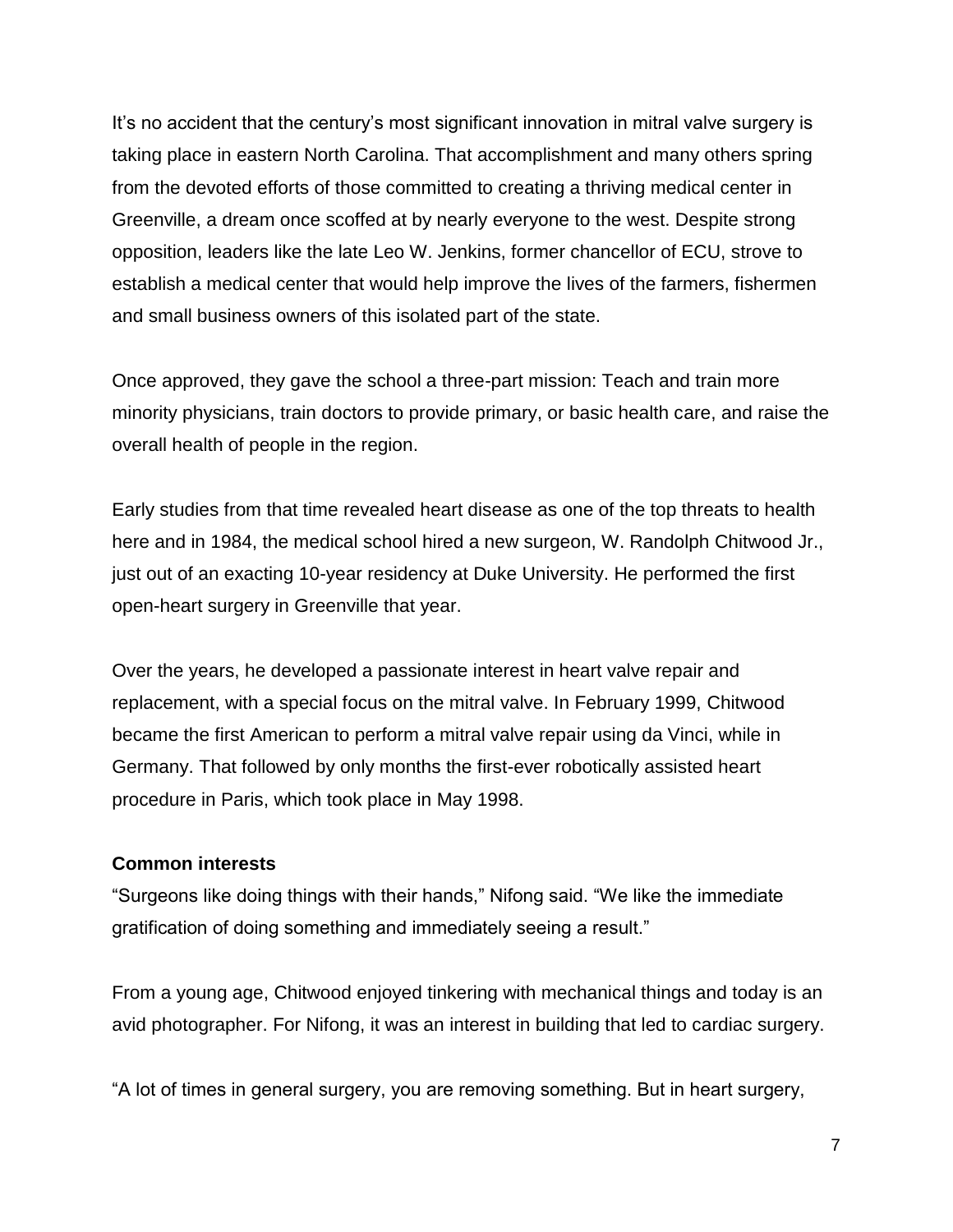we're interested in reconstructing, repairing. I loved general surgery, but I was drawn to intense situations, with patients who are sicker," Nifong said.

Nifong is used to competition and has excelled at every turn. Offered admission to medical schools at Duke, Chapel Hill and Wake Forest, he chose the ECU medical school. He is a member of Alpha Omega Alpha, the medical honor society, which invites only the highest achieving doctors as members. At his 1990 graduation, he received the Frank Longino Award from the Department of Surgery.

He chose ECU for its emphasis on personal involvement that applies to the teaching relationship, as well as to relationships with other doctors and patients.

"In medical school here, you really learn to communicate with the patients and the referring physicians," Nifong said.

His responsibilities are even greater now that he is training others. But he stays realistic about his abilities and limitations. He has to.

"You should always be humble," he said. "As soon as you lose that, something will happen. As soon as you think, 'I can do anything,' or if something appears too simple, then suddenly it will become terribly complex. I've seen it happen. That brings you back to the importance of what you are doing."

Nifong also maintains his intense focus by imagining how he would feel if one of his family members needed surgery. He remembers the lessons he learned at the School of Medicine, where primary care — and respectful, compassionate communication with patients — is paramount. "It becomes a very hands-on experience," he said.

After receiving his medical degree at ECU, Nifong completed a general surgery residency at the University of Rochester in New York and a three-year cardiothoracic surgery fellowship at Wake Forest University.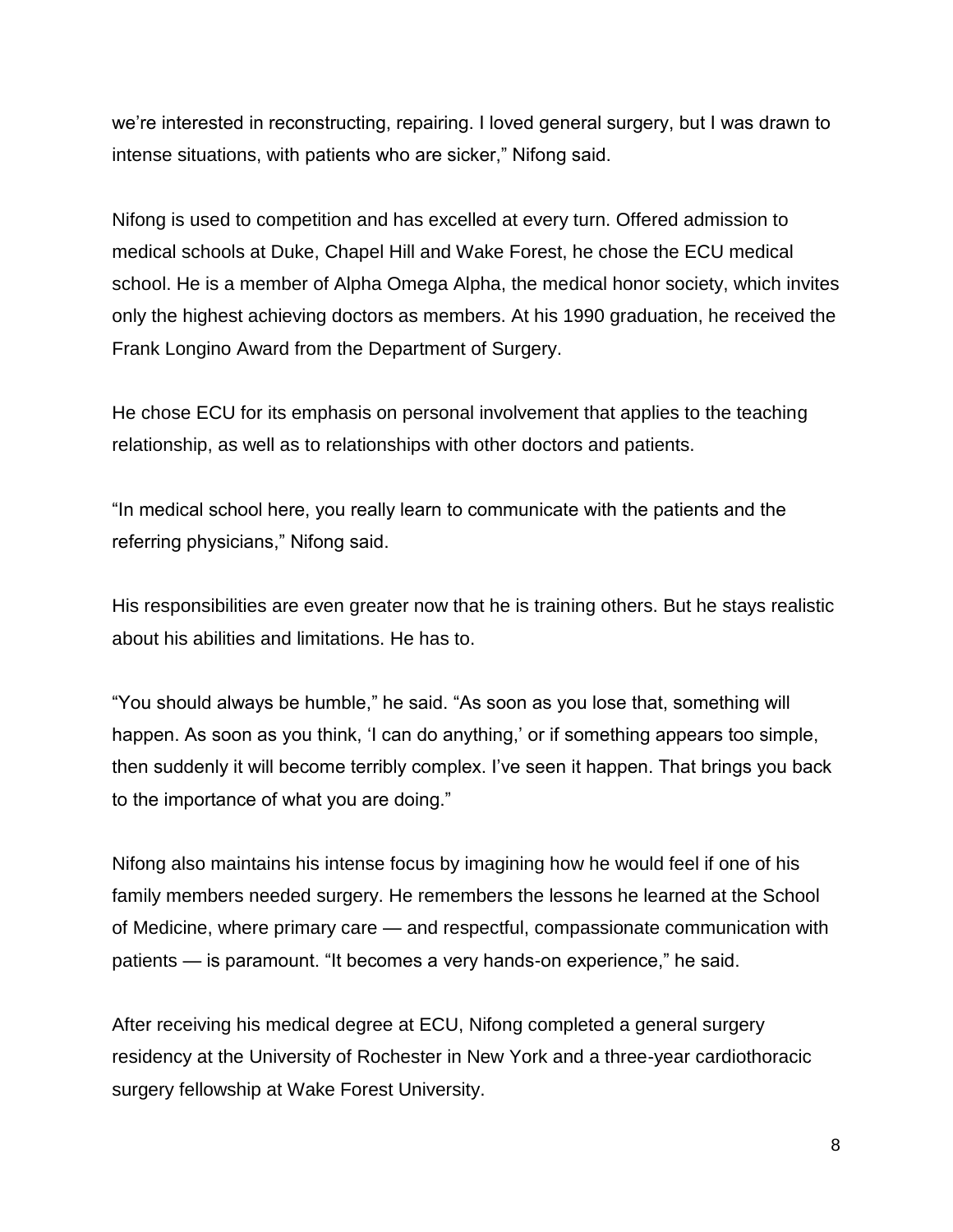"I got to see the old-timey, conventional operations, so I could see the ways people benefited from laparoscopic," he said. "That's how I became interested in it. When I was looking for a job, we just meshed," Nifong said of Chitwood. "We built our relationship over the next couple of years."

### Home, at heart

While translating monumental surgical advancements to this generation's best doctors takes him around the world, Nifong cherishes his ties to the East. Clearly modest about his accomplishments, he admits he's worked hard for them.

Coming from a county with no incorporated townships, he spent summers helping his father in his family's heavy construction business and, later, assisted in the veterinarians' offices where he followed his love of animals. He graduated magna cum laude with a bachelor's degree in poultry science from North Carolina State University, intending to become a veterinarian.

When he decided on medicine as a career, he began as a night orderly, staffing the emergency room between 11 p.m. and 7 a.m. In medical school, he frequently shadowed private practice physicians on weekends and holidays.

Nifong married his high-school sweetheart, Daphne, almost 20 years ago. They have two children, Caroline, 7 and Timothy, 5.

His childhood among neighbors and wildlife in Hyde County has remained a part of his life. "I think that having a family environment, being dependent on other people and on your close friends, is important," he said. "It makes a person more sensitive."

## **Advancements on the horizon**

In January, ECU hosted Dr. Lucia Torracca, a cardiac surgeon from St. Raphael Hospital in Milan, Italy. Already proficient with the da Vinci system after two years of